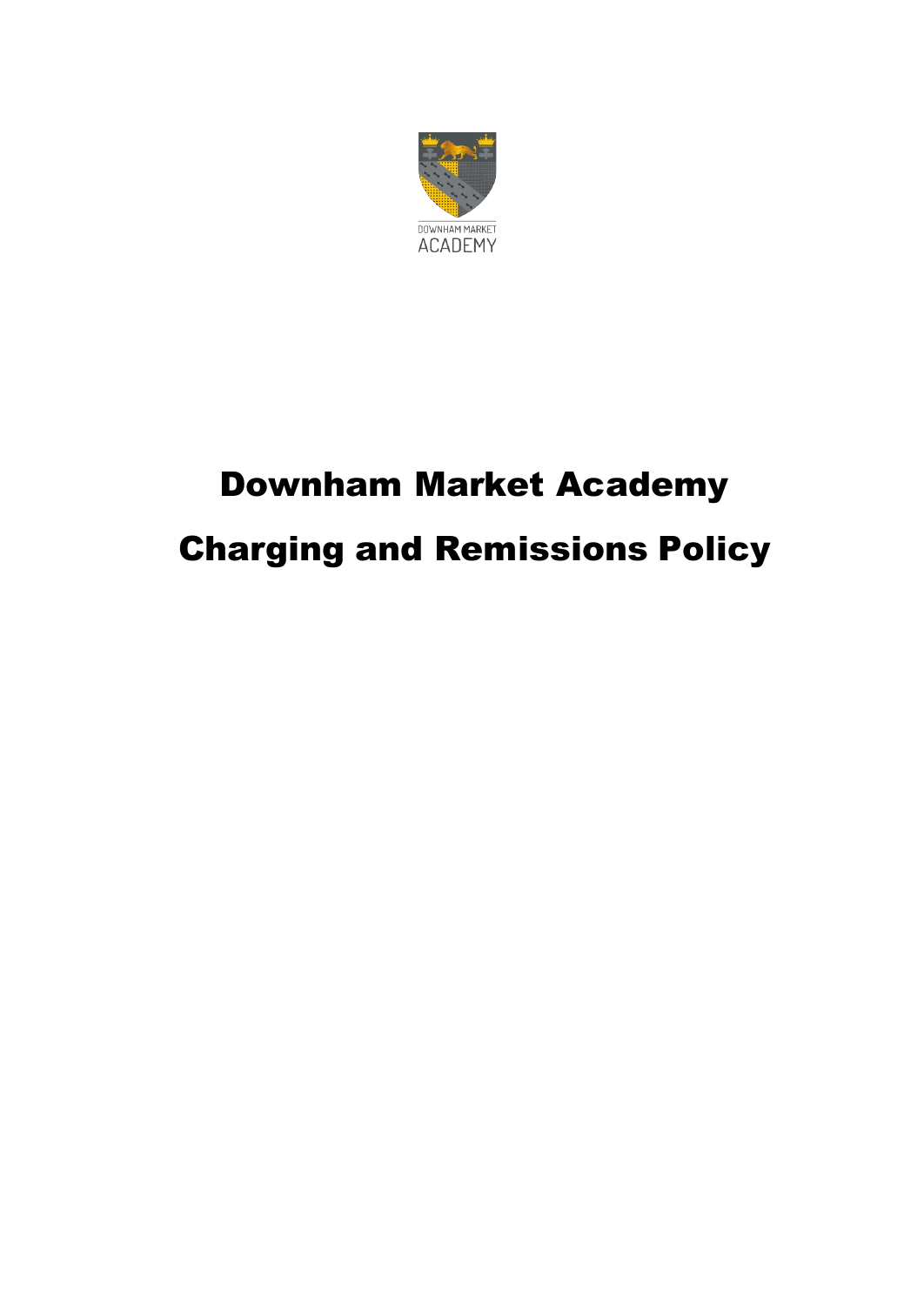## **Introduction**

This document sets out Downham Market Academy's (The Academy) charging and remission policy for school activities and school visits. This is based on latest legislation (Education Act 1996) and guidance from the Department for Education (DFE). Whilst there are many things that schools can and cannot charge for in law, we do occasionally request voluntary contributions to help sustain valuable learning experiences for our students.

## **Voluntary Contributions**

Nothing in legislation prevents our Trustees requesting voluntary contributions from parents/carers for the benefit of the school or any school activities. At The Academy we believe that optional school activities provide invaluable learning experiences for students. Whilst there is clear guidance and legislation regarding the costs we can and cannot pass onto parents/carers, we aim to be completely transparent in our activity costings.

In order to calculate the voluntary contributions required for our optional activities, our costings will be based on actual costs that will be incurred and these may include some or all of the following:

- transport;
- board and lodgings;
- activity costs;
- insurance;
- passport costs;
- first aid/health and safety costs;
- refreshments:
- clothing/equipment;
- entrance fees:
- supply teacher costs, but only where the school has incurred supply costs as a result of the activity;
- roundings (the cost of all trips under £50 will be rounded up to the nearest £1. The cost of all trips above £50 will be rounded up to the nearest £5. The cost of all trips over £200 will be rounded up to the nearest £10. This will reduce bureaucracy and any income that is generated but not used will be put into the hardship fund);
- hardship element for students who are eligible for Free School Meals. These parents/carers will be entitled to a reduction of 30% for all trips and activities. The school only has a very small hardship fund for those parents/carers who are unable to financially contribute at all;